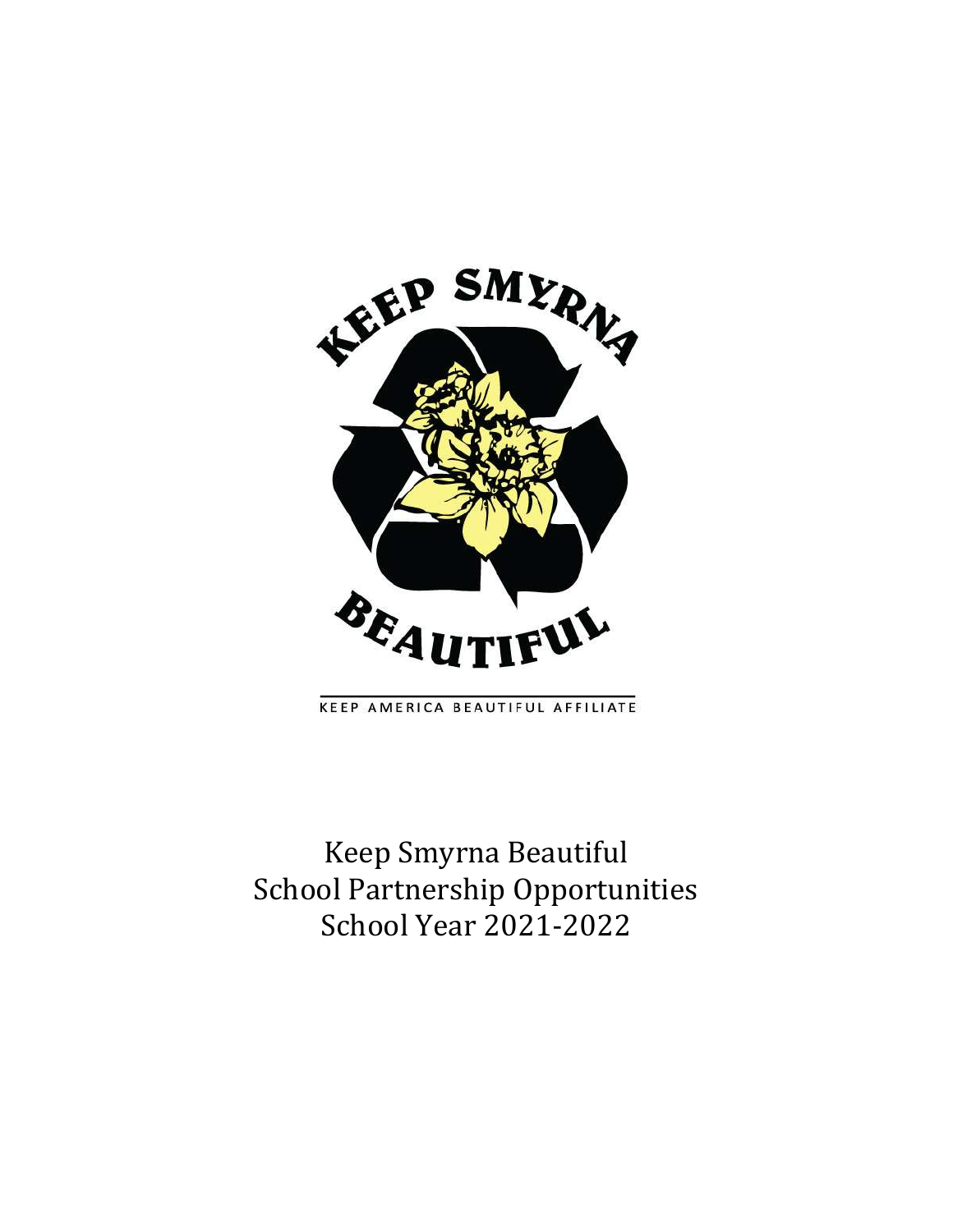# Table of Contents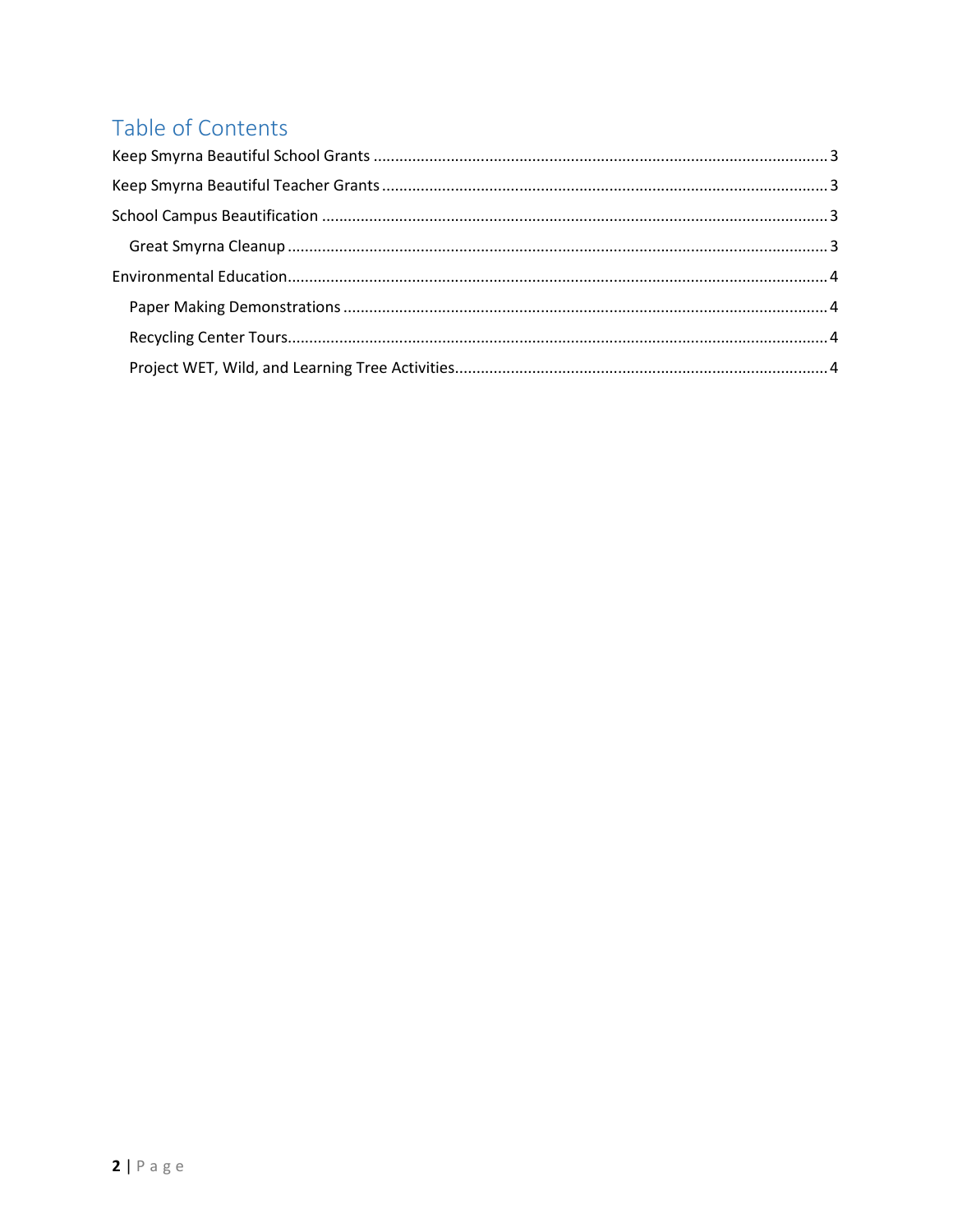### Keep Smyrna Beautiful School Grants

Keep Smyrna Beautiful provides grants to Smyrna public schools for up to \$1,000 each school year. These grants are funded through KSB's Annual Garden Tour. Schools may apply for grants to assist with beautification, recycling, or other outdoor campus improvement project. All projects must have principal approval but KSB does not require the principal to oversee the project. We encourage applicants to have key teachers, school staff, parents, and students involved in the creation and execution of projects funded by KSB grant money.

Keep Smyrna Beautiful can assist with the application process as well as answer any questions about the application process or grant eligibility. Contact Julie Barwig at (770) 431-2863 or jbarwig@smyrnaga.gov with questions.

The grant application can be found online at http://www.keepsmyrnabeautiful.com/ schoolpartnerships/

### Keep Smyrna Beautiful Teacher Grants

Keep Smyrna Beautiful is currently reviewing its guidelines for Teacher Grants, which are offered to support continued learning for teachers in the City of Smyrna. Look for updated guidelines in Fall 2022.

### School Campus Beautification

#### Great Smyrna Cleanup

As part of the nation's largest community improvement program, the Great American Cleanup, Keep Smyrna Beautiful hosts the Great Smyrna Cleanup to support litter cleanups and beautification projects on school campuses in the City of Smyrna.

If you are interested or looking for volunteers for the Great Smyrna Cleanup please provide us with the number of volunteers you need, a time frame, and a project summary. Request for volunteers should be made at least four to six weeks in advance, so we have time to do outreach for volunteers. If the school has their own volunteers, they may instead request litter cleanup supplies, including pickers, safety vests, gloves, and trash bags. Availability of supplies will depend on other events and requests.

Please note that if you have applied and been approved for the Keep Smyrna Beautiful school grant, volunteers can be used during this day of service in order to assist with any projects outlined in the grant proposal.

Offered: TBD, April-June 2022. Submit requests to Eloise Holland at (678) 631-5519 or eholland@smyrnaga.gov.